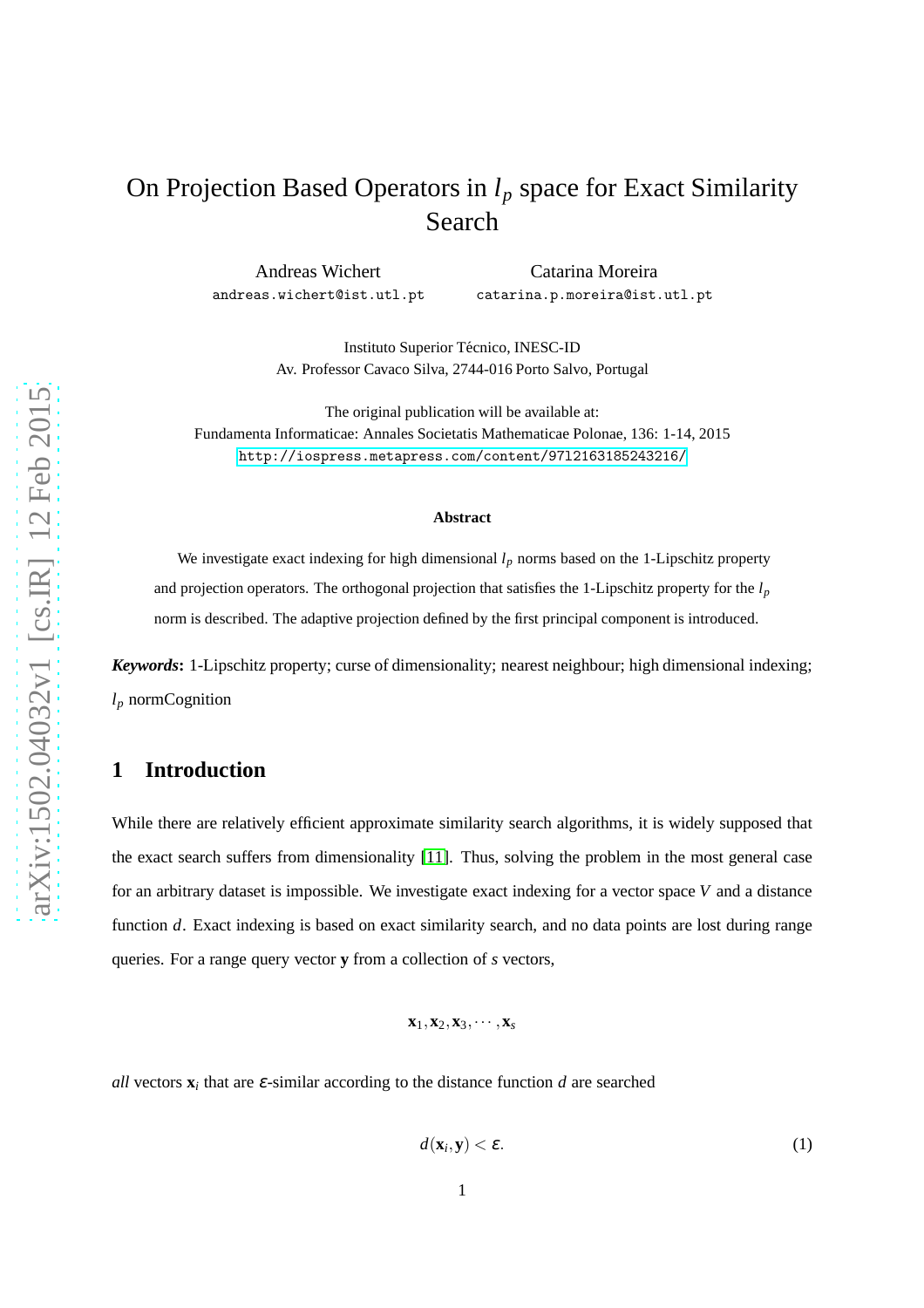In approximate indexing, the data points that may be lost as some distances are distorted. Approximate indexing [\[8\]](#page-18-1), [\[7\]](#page-18-2) seems to be in some sense free from the curse of dimensionality, [\[11\]](#page-18-0). Distance-based exact indexing is based on the 1-Lipschitz property [\[11\]](#page-18-0). A mapping function  $F()$  maps two vectors **x** and **y** into a lower dimensional space, where *d* is a metric in the original space and  $d_{feature}$  is a metric in the feature space that satisfies the 1-Lipschitz property

$$
d_{feature}(F(\mathbf{x}), F(\mathbf{y})) \le d(\mathbf{x}, \mathbf{y}).
$$
\n(2)

This equation is also known as the lower bounding postulate [\[5\]](#page-17-0), [\[4\]](#page-17-1). Using the 1-Lipschitz property, a bound that is valid in both spaces can be determined. The distance from similar vectors to a query vector **y** is smaller or equal in the original space and, consequently, is smaller or equal in the lower dimensional space as well. During the computation, all the points below the bound are discarded. In the second step, the wrong candidates are filtered by comparisons in the original space. The application of the 1-Lipschitz property as used in metric trees and pivot tables does not resolve the curse of dimensionality, as shown in [\[10\]](#page-18-3). For high-dimensional spaces, the functions that obey the 1-Lipschitz property discard fewer points as the number of dimensions grows [\[10\]](#page-18-3). The number of points discarded drops as fast as the number of dimensions grows. As stated in [\[11\]](#page-18-0), every 1-Lipschitz function concentrates sharply near its mean (or median) value, which results from the fact that a sphere with a constant radius increases exponentially with growing dimensions. A linear radial increase leads to an exponential increase of points inside the sphere [\[2\]](#page-17-2), [\[11\]](#page-18-0), which leads to a degradation of the method's performance. This situation leads to the "curse of dimensionality", which states that for an exact nearest neighbor, any algorithm for high dimension *d* and *n* objects must either use an  $n^d$ -dimension space or have a query time of  $n \times d$  [\[2\]](#page-17-2), [\[11\]](#page-18-0).

However, [\[12\]](#page-18-4), [\[13\]](#page-18-5), and [\[14\]](#page-18-6) show how the recursive application of the 1-Lipschitz property can be used to overcome the curse of dimensionality for certain cases of points equally distributed by subspace trees. A high-dimensional space is divided into low-dimensional sub-spaces [\[12\]](#page-18-4), [\[13\]](#page-18-5). In the lowdimensional sub-spaces, 1-Lipschitz functions can be successfully applied. The main contributions of this paper are as follows:

- Introduction of a new adaptive projection. The optimal projection is not fixed by orthogonal projection but learned.
- Extension of the technique beyond the Euclidean norm  $(l_2)$ . Many applications rely on the  $l_1$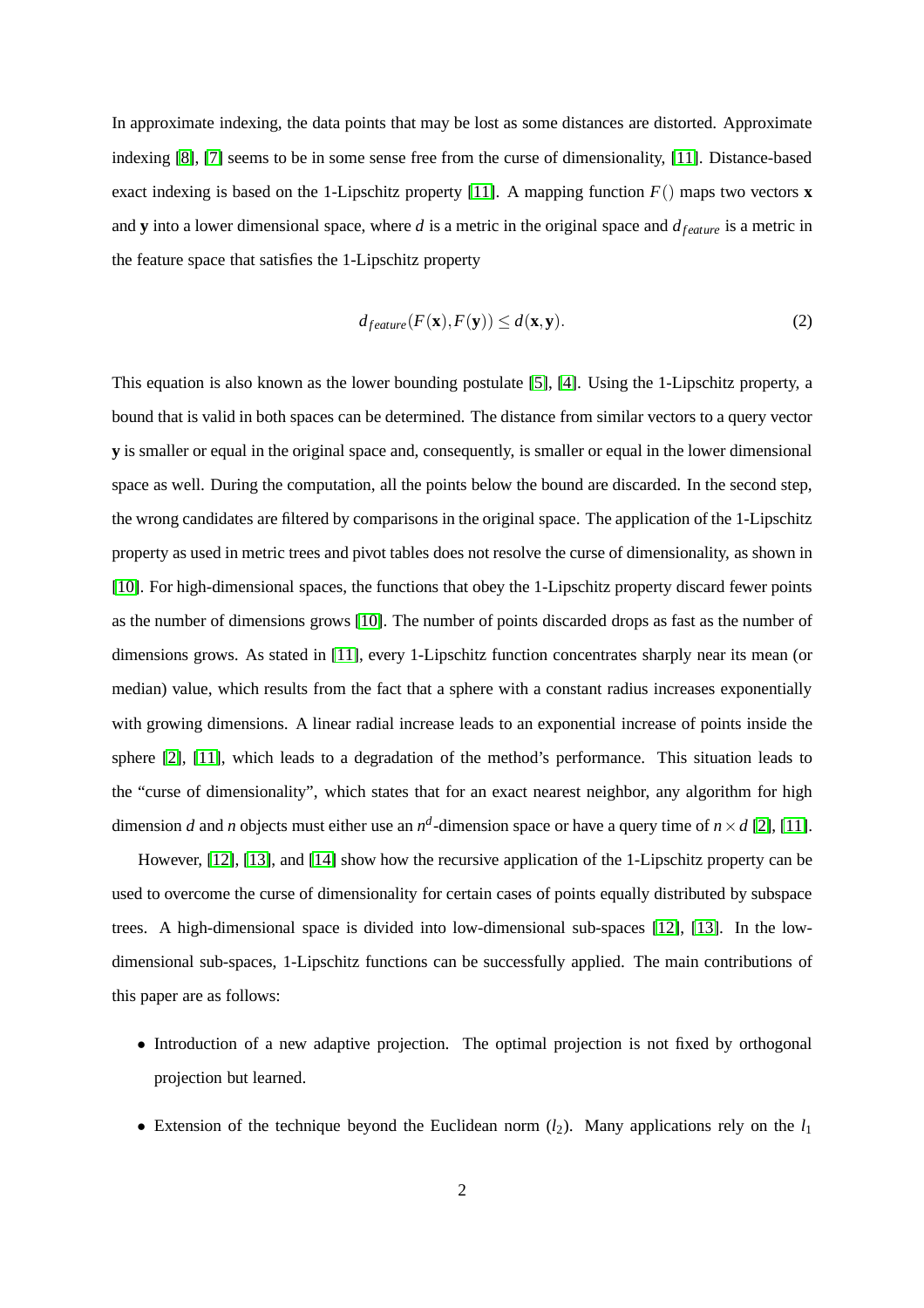norm. It is shown that  $l_1$  norm gives better results than  $l_2$  norm.

• Simplification of the mathematical framework.

The paper is organized as follows:

- We review the projection operators.
- We introduce the adaptive projection and the  $l_p$  norm dependency.
- The adaptive projection and the  $l_p$  norm dependency are integrated into the subspace tree.
- We empirically compare the adaptive projection with the orthogonal mapping. We empirically compare the  $l_1$ ,  $l_2$ ,  $l_4$  and  $l_{\infty}$  norms.

## **2 Projection Operators**

Ideally, the mapping function  $F()$  should preserve the exact distances [\[5\]](#page-17-0), [\[4\]](#page-17-1). An example of such a function for real vectors is a norm preserving linear operator *Q*. Such an operator can be represented by an orthogonal matrix with  $Q^T = Q^{-1}$  performing a rotation or a reflection. An example of such an operator is the Karhunen-Loève transform, which rotates the coordinate system in such a way that the new covariance matrix will be diagonal, resulting in each dimension being uncorrelated. A mapping that reduces the dimensionality of a vector space can be represented by a projection operator in a Hilbert space, which extends the two or three dimensional Euclidean space to spaces with any finite or infinite number of dimensions. In such a space, the Euclidean norm is induced by the inner product

$$
\|\mathbf{x}\| = \sqrt{\langle \mathbf{x} | \mathbf{x} \rangle}.
$$
 (3)

If *W* is a subspace of *V*, then the orthogonal complement of *W* is also a subspace of *V*. The orthogonal complement  $W^{\perp}$  is the set of vectors

$$
W^{\perp} = \{ \mathbf{y} \in V | \langle \mathbf{y} | \mathbf{x} \rangle = 0 \ \mathbf{x} \in V \}
$$
 (4)

and

$$
V = W \oplus W^{\perp}.
$$
 (5)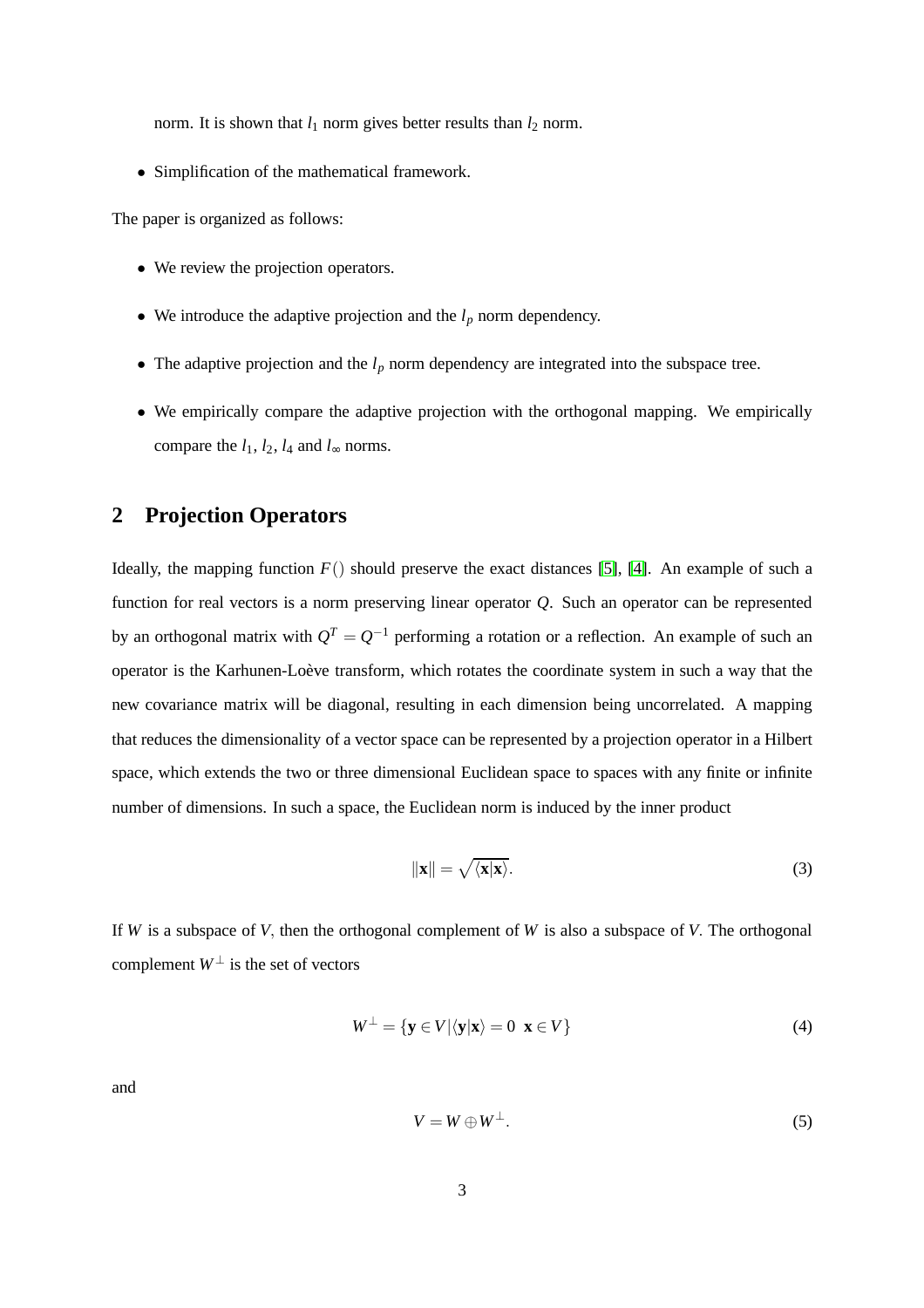Each vector  $\mathbf{x} \in V$  can be represented as  $\mathbf{x} = \mathbf{x}_W + \mathbf{x}_{W\perp}$  with  $\mathbf{x}_W \in W$  and  $\mathbf{x}_{W\perp} \in W^{\perp}$ . The mapping  $P \cdot \mathbf{x} = \mathbf{x}_W$  is an orthogonal projection. Such a projection is always a linear transformation and can be represented by a projection matrix *P*. The matrix is self-adjoint with  $P = P^2$ . An orthogonal projection can never increase a norm

$$
||P \cdot \mathbf{x}||^2 = ||\mathbf{x}_W||^2 \le ||\mathbf{x}_W||^2 + ||\mathbf{x}_{W^\perp}||^2 = ||\mathbf{x}_W + \mathbf{x}_{W^\perp}||^2 = ||\mathbf{x}||^2.
$$
 (6)

Using the triangle inequality

$$
\|\mathbf{x} + \mathbf{y}\| \le \|\mathbf{x}\| + \|\mathbf{y}\| \tag{7}
$$

setting

$$
\|\mathbf{x}\| = \|\mathbf{y} + (\mathbf{x} - \mathbf{y})\| \le \|\mathbf{y}\| + \|\mathbf{x} - \mathbf{y}\|
$$
 (8)

the tighten triangle inequality

$$
\|\mathbf{x}\| - \|\mathbf{y}\| \le \|\mathbf{x} - \mathbf{y}\|.\tag{9}
$$

follows. From the fact that the orthogonal projection can never increase the norm and the tightened triangle inequality, any orthogonal projection operator has the 1-Lipschitz property

$$
||P \cdot \mathbf{x}|| - ||P \cdot \mathbf{y}||| \le ||P \cdot \mathbf{x} - P \cdot \mathbf{y}|| = ||P \cdot (\mathbf{x} - \mathbf{y})|| \le ||\mathbf{x} - \mathbf{y}||. \tag{10}
$$

It follows that any projection satisfies the 1-Lipschitz property, which means that the lower bounding postulate [\[5\]](#page-17-0),[\[4\]](#page-17-1) and any orthogonal projection are satisfied. For example, the "Quadratic Distance Bounding" theorem is satisfied [\[5\]](#page-17-0). There is no the need for a more complicated proof based upon the unconstrained minimization problem using Lagrange multipliers [\[5\]](#page-17-0).

#### **2.1 Projection onto one-dimensional subspace**

For  $\|\mathbf{p}\| = 1$ ,  $\mathbf{p} \cdot \mathbf{p}^{\dagger}$  is an orthogonal projection onto a one-dimensional space generated by **p**. For example for the vector

$$
\mathbf{p} = \left(\frac{1}{\sqrt{n}}, \frac{1}{\sqrt{n}}, \cdots, \frac{1}{\sqrt{n}}\right) \tag{11}
$$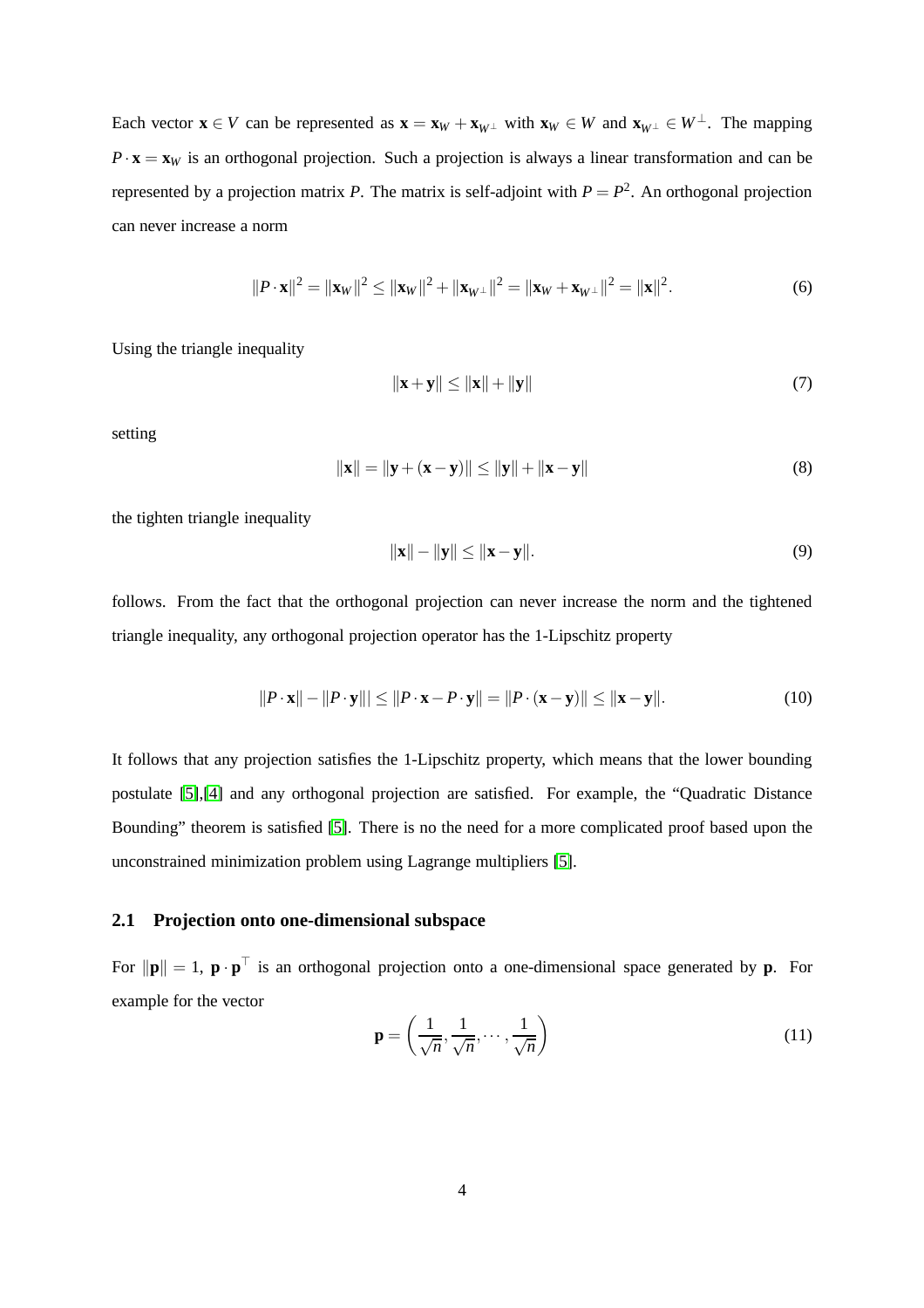the orthogonal projection from  $R^n$  onto one-dimensional space  $R$  is

$$
P = \mathbf{p} \cdot \mathbf{p}^{\top} = \begin{pmatrix} \frac{1}{n} & \frac{1}{n} & \cdots & \frac{1}{n} \\ \frac{1}{n} & \frac{1}{n} & \cdots & \frac{1}{n} \\ \vdots & \vdots & \ddots & \vdots \\ \frac{1}{n} & \frac{1}{n} & \cdots & \frac{1}{n} \end{pmatrix} . \tag{12}
$$

For  $f \leq n$  orthogonal subspaces

<span id="page-4-2"></span>
$$
R^n = E_1 \oplus E_2 \oplus \ldots \oplus E_f \tag{13}
$$

of the vector space  $R^n$  we can define a projection  $P: R^n \mapsto R^f$  as a sum of f projections onto one dimensional space

<span id="page-4-0"></span>
$$
P = \mathbf{p}_1 \cdot \mathbf{p}_1^\top + \mathbf{p}_2 \cdot \mathbf{p}_2^\top \dots + \mathbf{p}_f \cdot \mathbf{p}_f^\top
$$
 (14)

with  $\mathbf{p}_i \cdot \mathbf{p}_i^+ : E_i \mapsto R$  and  $\|\mathbf{p}_i\| = 1$ . The 1-Lipschitz property of the projection from the subspace  $E_i$  the one dimensional space *R* is

<span id="page-4-1"></span>
$$
\left| \|\mathbf{p}_i \cdot \mathbf{p}_i^\top \cdot \mathbf{x}\| - \|\mathbf{p}_i \cdot \mathbf{p}_i^\top \cdot \mathbf{y}\| \right| \le ||\|\mathbf{x}\| - \|\mathbf{y}\|| \le \|\mathbf{x} - \mathbf{y}\|.
$$
 (15)

The projection  $P$ , represented by Equation [14,](#page-4-0) should distort the distances between the vector space  $R<sup>n</sup>$ and  $R^f$  as little as possible. As a consequence, the distortion for each subspace  $E_i$  should be minimized. Because of the 1-Lipschitz property for the one-dimensional space, according to the Equation [15,](#page-4-1) we need to minimize the distance in the one-dimensional space between the length of the vector and the length of its projected counterpart

$$
\left| \|\mathbf{p}_i \cdot \mathbf{p}_i^\top \cdot \mathbf{x}\| - \|\mathbf{x}\| \right|.
$$
 (16)

Suppose the dimensionality of the subspace  $E_i$  is  $m$ . We define the vector **a** as

$$
\mathbf{a} = \mathbf{p}_i \cdot \mathbf{p}_i^\top \cdot \mathbf{x}.\tag{17}
$$

It follows that

$$
a = \sqrt{m} \cdot \alpha = \|\mathbf{a}\| = \|\mathbf{p}_i \cdot \mathbf{p}_i^\top \cdot \mathbf{x}\|
$$
\n(18)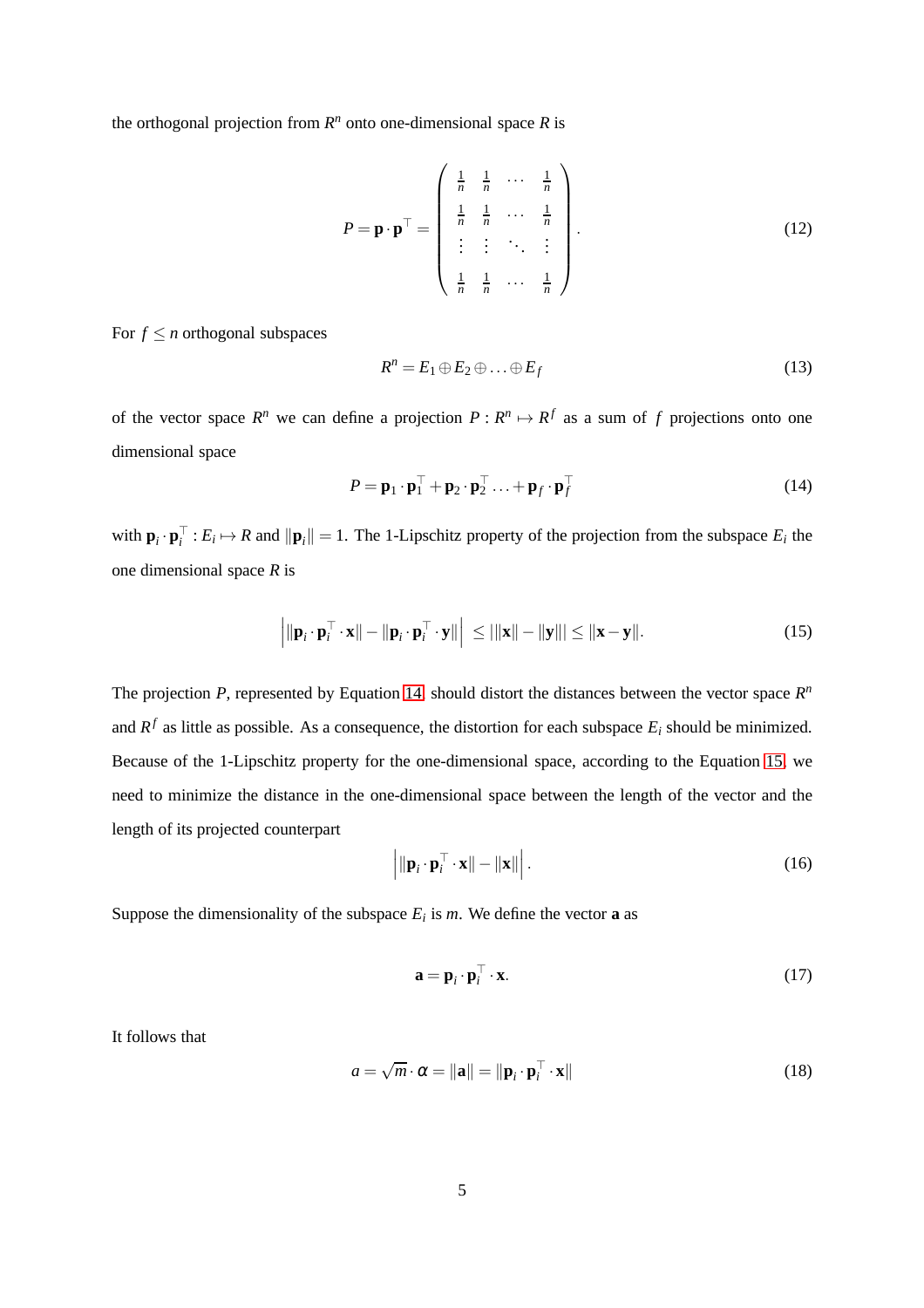and with

$$
a_1 = a_2 = \ldots = a_k = \ldots = a_m = \alpha
$$

$$
\mathbf{a} = (a_1, a_2, \dots a_k, \dots, a_m). \tag{19}
$$

With *a* being the length of the projected vector we preform the following operation

$$
\min\{|a - ||\mathbf{x}|||\}.
$$
 (20)

From the tighten triangle inequality, it follows that

$$
\min\{a - \|\mathbf{x}\|\} \le \min\{\|\mathbf{a} - \mathbf{x}\|\}\tag{21}
$$

according to the Euclidean distance function. To minimize the Euclidean metric  $\|\mathbf{a} - \mathbf{x}\|$ , how do we choose the value of  $\alpha$  [\[14\]](#page-18-6)? It follows that

$$
\min_{\alpha} \left( \sqrt{(x_1 - \alpha)^2 + (x_2 - \alpha)^2 + \dots + (x_m - \alpha)^2} \right) \tag{22}
$$

$$
0 = \frac{\partial d(\vec{x}, \vec{a})}{\partial \alpha} = \frac{m \cdot \alpha - (\sum_{i=1}^{m} x_i)}{\sqrt{m \cdot \alpha^2 + \sum_{i=1}^{m} x_i^2 - 2 \cdot \alpha \cdot (\sum_{i=1}^{m} x_i)}}\tag{23}
$$

with the solution

$$
\alpha = \frac{\sum_{i=1}^{m} x_i}{m} \tag{24}
$$

which is the mean value of the vector **x**. It follows

$$
a = \sqrt{m} \cdot \alpha = \sqrt{m} \cdot \frac{\sum_{i=1}^{m} x_i}{m} = \|\mathbf{p}_i \cdot \mathbf{p}_i^{\top} \cdot \mathbf{x}\|
$$
\n(25)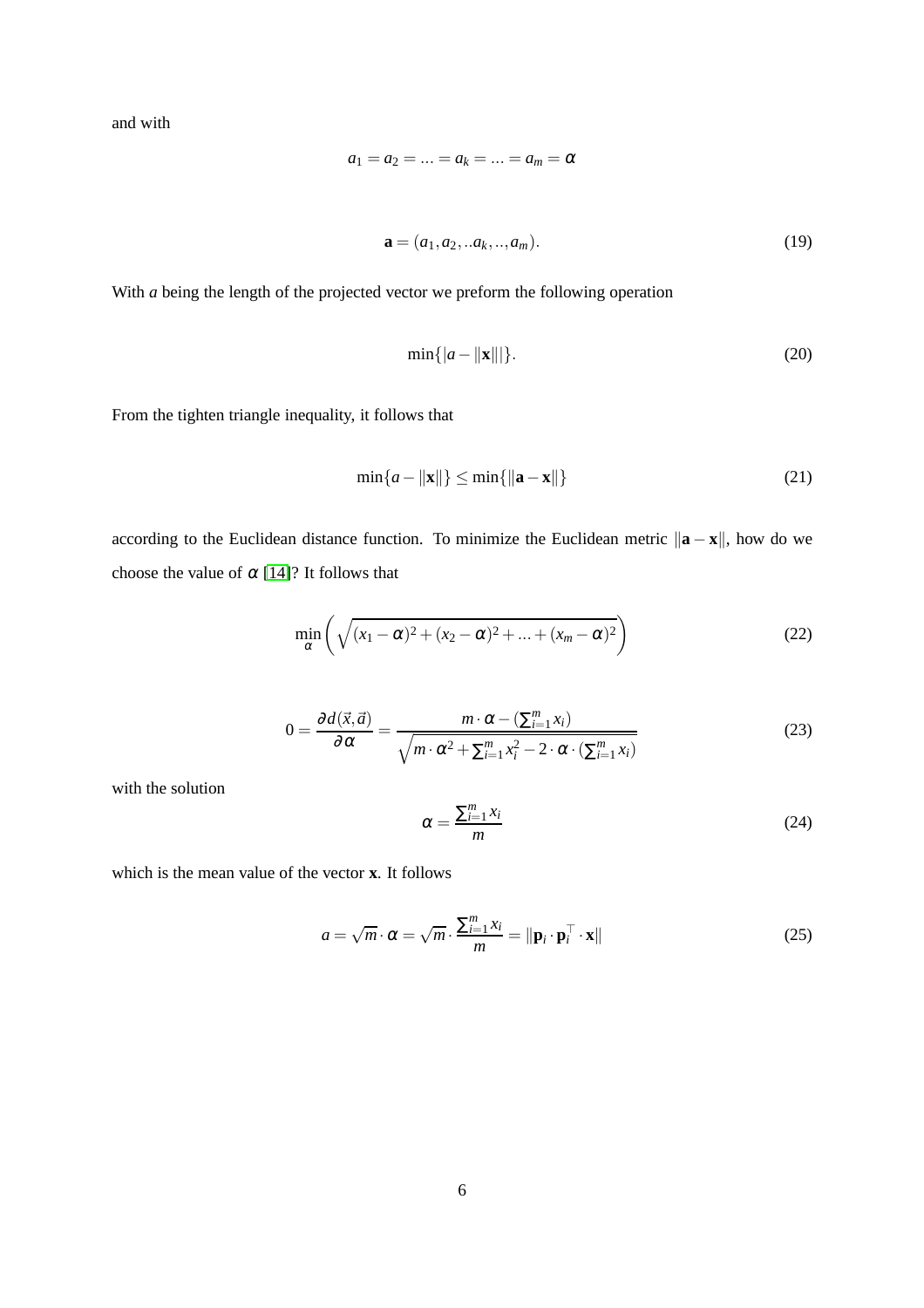with the corresponding projection matrix *P<sup>i</sup>*

$$
P_i = \mathbf{p}_i \cdot \mathbf{p}_i^\top = \begin{pmatrix} \frac{1}{m} & \frac{1}{m} & \cdots & \frac{1}{m} \\ \frac{1}{m} & \frac{1}{m} & \cdots & \frac{1}{m} \\ \vdots & \vdots & \ddots & \vdots \\ \frac{1}{m} & \frac{1}{m} & \cdots & \frac{1}{m} \end{pmatrix} . \tag{26}
$$

 $P_i$  is generated by the normalised vector  $\mathbf{p}_i$ 

$$
\mathbf{p}_i = \left(\frac{1}{\sqrt{m}}, \frac{1}{\sqrt{m}}, \cdots, \frac{1}{\sqrt{m}}\right). \tag{27}
$$

which indicates the direction of the *m*-secting line, which is a continuous map from a one-dimensional space to an *m*-dimensional space given by

$$
x_1 = x_1
$$
  
\n
$$
x_2 = x_1
$$
  
\n
$$
x_3 = x_1
$$
  
\n
$$
\vdots
$$
  
\n
$$
x_m = x_1
$$
  
\n(28)

For  $m = 2$ , this equation is the bisecting line with  $x_1 = x_2$  or, represented as a curve,

$$
x_1 = x_1
$$
  
\n
$$
x_2 = x_1
$$
\n(29)

which, for uncorrelated data  $P_i$ , is the best projection onto one dimension, as indicated in next section. The projection can be computed efficiently without needing matrix operations as the mean value of the vector multiplied with the square root of its dimensionality.

$$
\sqrt{m} \cdot \frac{\sum_{i=1}^{m} x_i}{m} = \left\| \left( \begin{array}{c} \frac{\sum_{i=1}^{m} x_i}{m} \\ \frac{\sum_{i=1}^{m} x_i}{m} \\ \vdots \\ \frac{\sum_{i=1}^{m} x_i}{m} \end{array} \right) \right\| = \left\| \left( \begin{array}{ccc} \frac{1}{m} & \frac{1}{m} & \cdots & \frac{1}{m} \\ \frac{1}{m} & \frac{1}{m} & \cdots & \frac{1}{m} \\ \vdots & \vdots & \ddots & \vdots \\ \frac{1}{m} & \frac{1}{m} & \cdots & \frac{1}{m} \end{array} \right) \cdot \left( \begin{array}{c} x_1 \\ x_2 \\ \vdots \\ x_m \end{array} \right) \right\|.
$$
(30)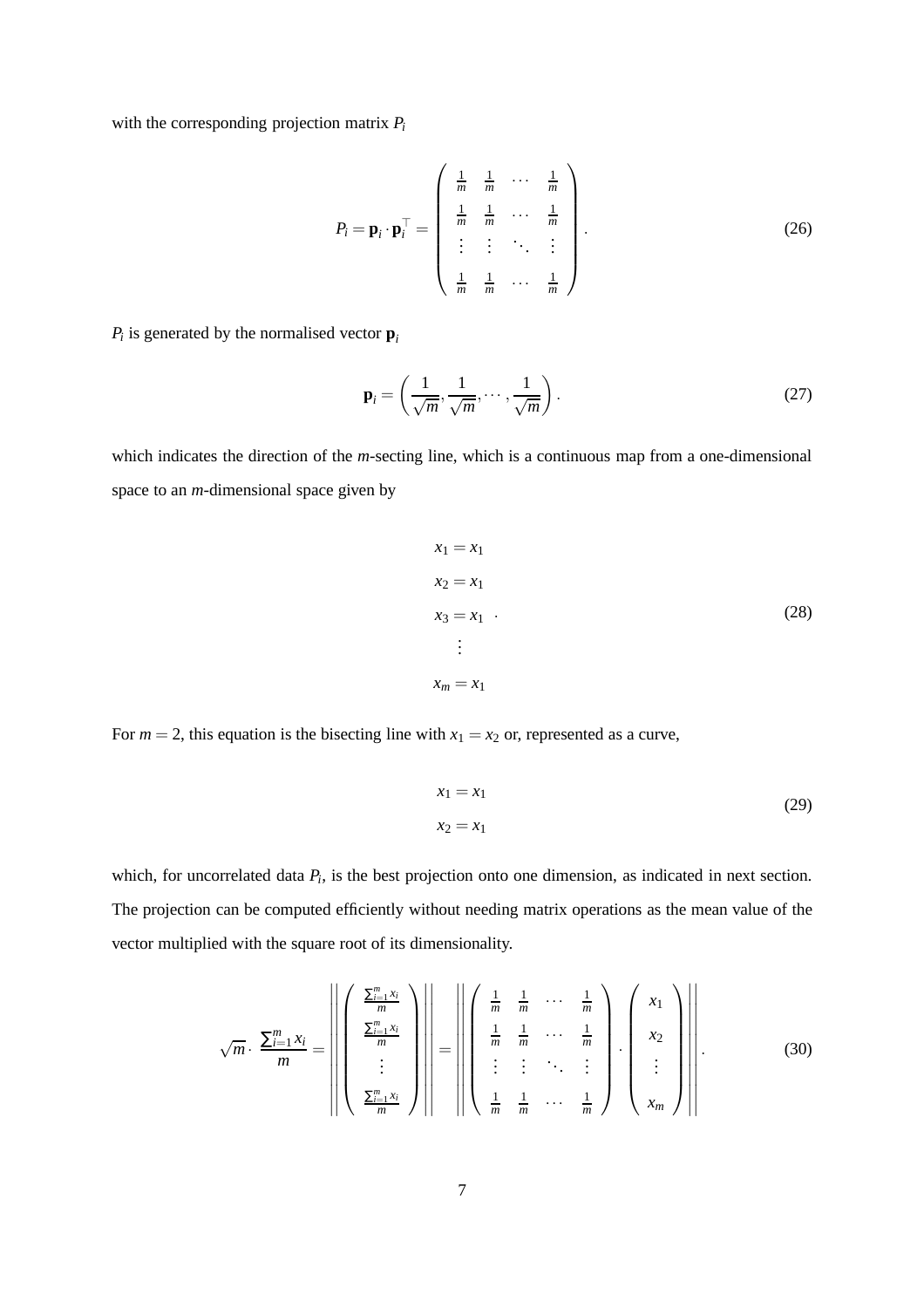A projection  $P: R^n \mapsto R^f$  given the decomposition into f orthogonal spaces according to Equation [13](#page-4-2) is composed of a sum of *f* projections onto a one-dimensional space. Each projection is a projection on an *m*-secting line with  $P_i: R^m \mapsto R$ . The method works with the space split in any way. For simplicity, we assume that the *n*-dimensional space is split into *f* equal-dimensional subspaces. In this case, the projections are efficiently computed as the mean value of each sub-vector. The corresponding mean values are multiplied with the constant  $c = \sqrt{m} = \sqrt{\frac{n}{f}}$ . The selection of the division can be determined by empirical experiments in which we relate *m* to *n* with the constraint that *n* is divisible by *m*.

#### **2.2 The First Principal Component**

The covariance matrix represents the tendency of two dimensions varying in the same direction as indicated by the data points. The Karhunen-Loève transform rotates the coordinate system in such a way that the new covariance matrix will be diagonal. Therefore, each dimension will be uncorrelated. The transformation is described by an orthonormal matrix, which is composed of the normalized eigenvectors of the covariance matrix. The squares of the eigenvalues represent the variances along the eigenvectors. The first principal component corresponds to the normalized eigenvector **z** with the highest variance.

 $\|\mathbf{z}\| = 1$  with  $Z = \mathbf{z} \cdot \mathbf{z}^\top$  is the best projection onto one-dimensional space because, in a Hillbert space, the first principal component passes through the mean and minimizes the sum of squares of the distances of the points from the line. It follows that

$$
\|\mathbf{x}\| \ge \|P \cdot \mathbf{x}\| \ge \|Z \cdot \mathbf{x}\|.\tag{31}
$$

For uncorrelated data,  $Z = P$  represents the projection on the *m*-secting line. For correlated data contrary to the projection on the *m*-secting line, all the components of the vector **z** do not need to be equal, and the projection cannot be computed efficiently. For a vector  $\mathbf{o}$  of length  $\sqrt{m}$  in the direction of the *m*-secting line where *P* is the projection on the *m*-secting line,

$$
\mathbf{o} = \underbrace{(1,1,1,\cdots,1)}_{m}
$$
\n(32)

it follows that

$$
\sqrt{m} = \|\mathbf{o}\| = \|P \cdot \mathbf{o}\| \ge \|Z \cdot \mathbf{o}\| \ge 1. \tag{33}
$$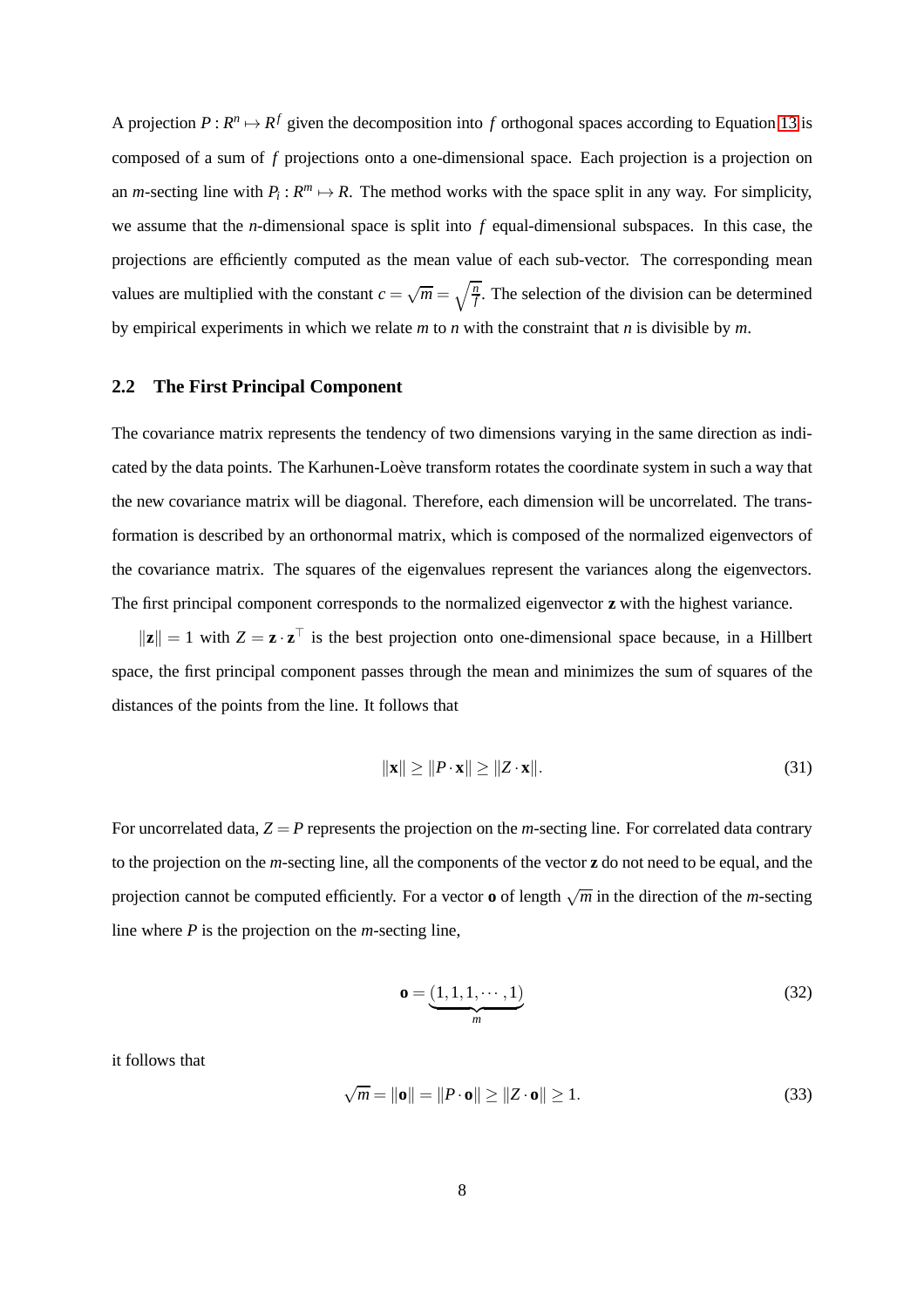<span id="page-8-0"></span>The value

$$
\sqrt{m} - \|Z \cdot \mathbf{o}\| \tag{34}
$$

indicates the diversion from the *m*-secting line with value 0 corresponding to uncorrelated data and √ *m*−1 one dimension data with

$$
\sqrt{m} - 1 \ge \sqrt{m} - \|Z \cdot \mathbf{o}\| \ge 0. \tag{35}
$$

For a given decomposition into *f* orthogonal spaces according to the Equation [13](#page-4-2) the data points are mapped into corresponding subspaces  $E_i$ . For each subspace  $E_i$  the covariance matrix  $C_i$  is computed. In the next step for each covariance matrix  $C_i$  the first principal component with the highest variance is determined. It is represented it by the normalised eigenvector **z***<sup>i</sup>* . Each projection

$$
Z_i = \mathbf{z}_i \cdot \mathbf{z}_i^\top \tag{36}
$$

is a projection onto the first principal component with  $Z_i: R^m \mapsto R$ . An adaptive projection  $A: R^n \mapsto R^f$ , given the decomposition into *f* orthogonal spaces according to the Equation [13,](#page-4-2) is composed of a sum of  $f$  projections  $Z_i$  onto a one-dimensional space.

$$
A = \mathbf{z}_1 \cdot \mathbf{z}_1^\top + \mathbf{z}_2 \cdot \mathbf{z}_2^\top \dots + \mathbf{z}_f \cdot \mathbf{z}_f^\top. \tag{37}
$$

The method works under any splitting of the space, such as the projection  $P: R^n \mapsto R^f$ .

#### **2.3** *l<sup>p</sup>* **norm dependency**

Some applications require distance functions that differ from the Euclidian distance function. In addition to the Euclidean distance function, the Manhattan distance and the Chebyshev distance function are commonly used. In the following, we generalize the Euclidean norm to the  $l_p$  norm that induces a corresponding metric. The  $l_p$  norm is defined as the following (for  $p = 2$  it is the Euclidean norm):

$$
\|\mathbf{x}\|_{p} = (|x_{1}|^{p} + |x_{2}|^{p} + \dots + |x_{m}|^{p})^{\frac{1}{p}}
$$
\n(38)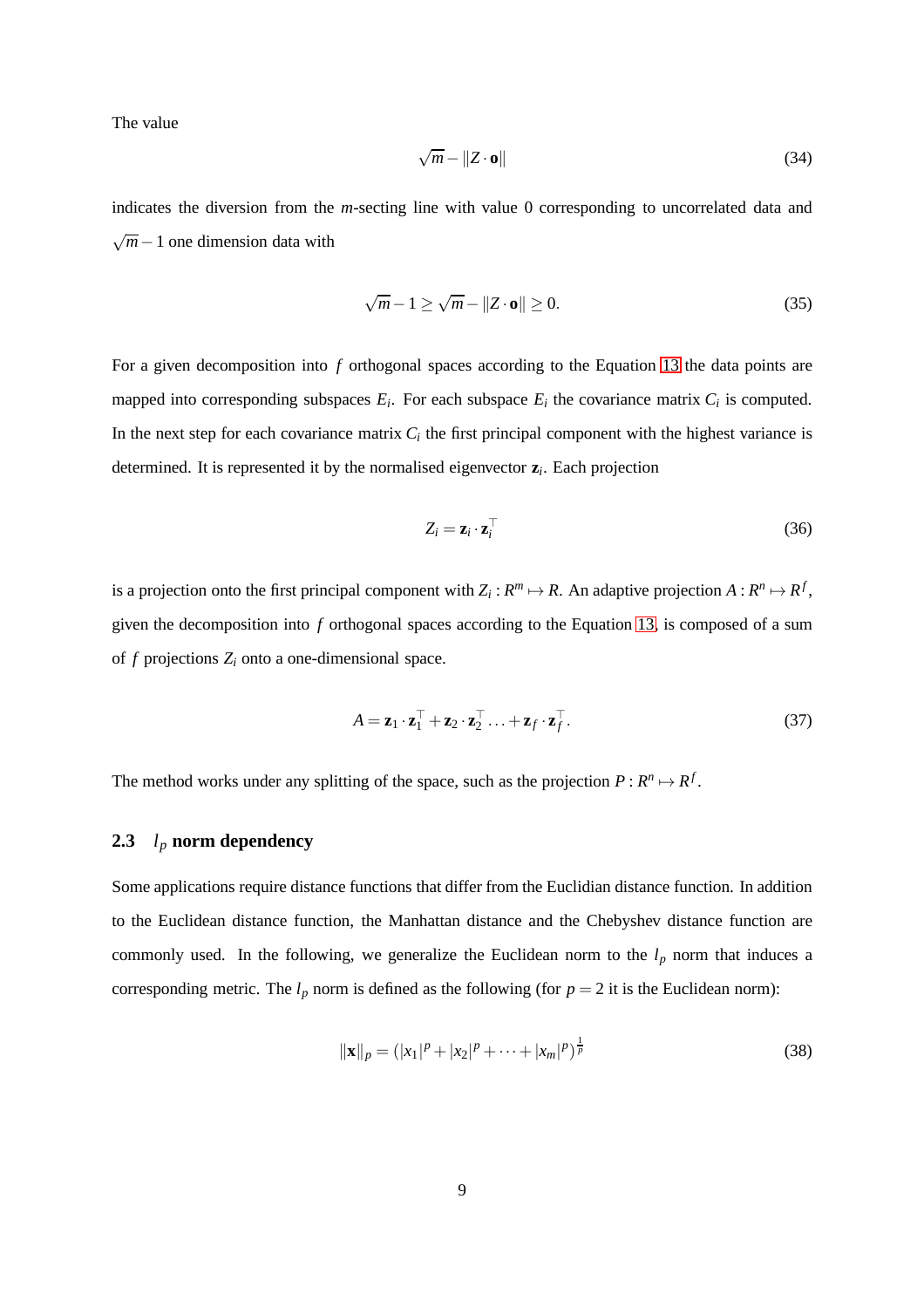$l_p$  norms are equivalent and the following relation holds for  $0 < q < p$ 

$$
||x||_p \le ||x||_q \le m^{\frac{1}{q} - \frac{1}{p}} \cdot ||x||_p \tag{39}
$$

and

$$
m^{\frac{1}{p}-\frac{1}{q}} \cdot ||x||_q \le ||x||_p \le ||x||_q. \tag{40}
$$

The tighten triangle inequality is valid in any  $l_p$  norm due to the definition of norm. Because the  $l_p$ norms are equivalent the following equation is valid as well for any *l<sup>p</sup>* norm

$$
||P \cdot \mathbf{x}||_p - ||P \cdot \mathbf{y}||_p \le ||P \cdot \mathbf{x} - P \cdot \mathbf{y}||_p = ||P \cdot (\mathbf{x} - \mathbf{y})||_p \le ||\mathbf{x} - \mathbf{y}||_p
$$
\n(41)

and

$$
||Z \cdot \mathbf{x}||_p \le ||P \cdot \mathbf{x}||_p \le ||\mathbf{x}||_p. \tag{42}
$$

The linear projection operator  $P$  has the 1-Lipschitz property in any  $l_p$  norm and

$$
m^{\frac{1}{p}} \cdot \frac{\sum_{i=1}^{m} x_i}{m} = \left\| \left( \begin{array}{c} \frac{\sum_{i=1}^{m} x_i}{m} \\ \frac{\sum_{i=1}^{m} x_i}{m} \\ \vdots \\ \frac{\sum_{i=1}^{m} x_i}{m} \end{array} \right) \right\|_p = \left\| \left( \begin{array}{ccc} \frac{1}{m} & \frac{1}{m} & \cdots & \frac{1}{m} \\ \frac{1}{m} & \frac{1}{m} & \cdots & \frac{1}{m} \\ \vdots & \vdots & \ddots & \vdots \\ \frac{1}{m} & \frac{1}{m} & \cdots & \frac{1}{m} \end{array} \right) \cdot \left( \begin{array}{c} x_1 \\ x_2 \\ \vdots \\ x_m \end{array} \right) \right\|_p.
$$
 (43)

The projection *P* can be computed efficiently without needing a matrix operation as the mean value of the vector multiplied with the constant  $c = m^{\frac{1}{p}}$ . For the dimension *m*, for the *l*<sub>1</sub> norm,  $c = m$ , for the *l*<sub>2</sub> norm,  $c = \sqrt{m}$ , and for the  $l_{\infty}$  norm,  $c = 1$ . A lower  $l_p$  norm corresponds to a higher constant  $m \ge c \ge 1$ and less information loss. We cannot gain any advantage of the 1-Lipschitz property using the different  $l_p$  norms. The behavior of the constant  $c$  is related to the equivalence of the norms relation. For example, the  $l_1$  and  $l_2$  relation is

$$
||x||_2 \le ||x||_1 \le \sqrt{m} \cdot ||x||_2. \tag{44}
$$

For  $\|\mathbf{q}\|_p = 1$  with  $Q = \mathbf{q}^\perp \cdot \mathbf{q}$  is a mapping onto one dimensional space generated by **q**. It is not a projection for  $p > 2$  because the matrix is not self-adjoint with  $Q = Q^2$ . The mapping on the *m*-secting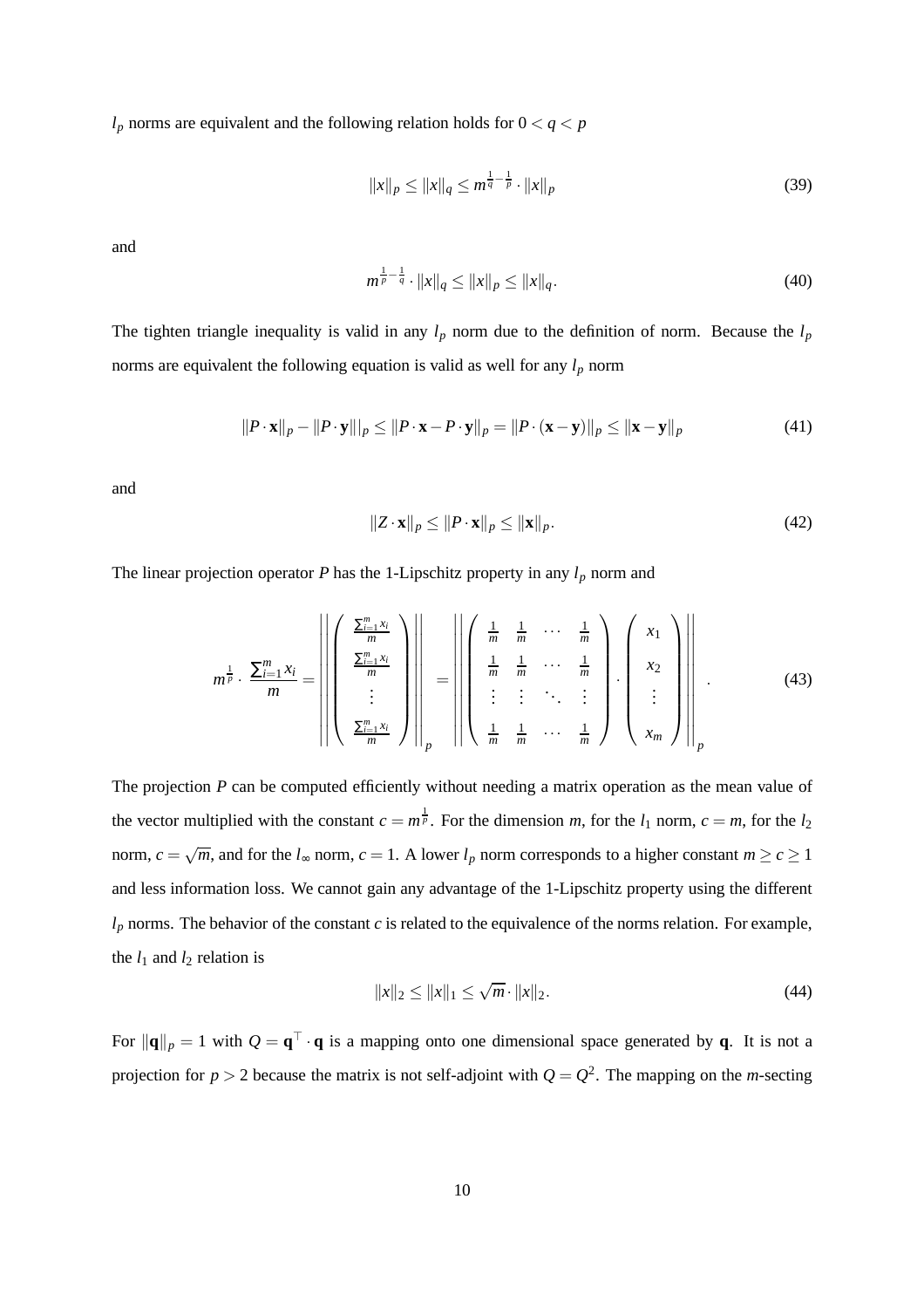line. the operator can be understood as

$$
Q = \mathbf{q}^{\top} \cdot \mathbf{q} = \begin{pmatrix} \frac{1}{m^{\frac{2}{p}}} & \frac{1}{m^{\frac{2}{p}}} & \cdots & \frac{1}{m^{\frac{2}{p}}} \\ \frac{1}{m^{\frac{2}{p}}} & \frac{1}{m^{\frac{2}{p}}} & \cdots & \frac{1}{m^{\frac{2}{p}}} \\ \vdots & \vdots & \ddots & \vdots \\ \frac{1}{m^{\frac{2}{p}}} & \frac{1}{m^{\frac{2}{p}}} & \cdots & \frac{1}{m^{\frac{2}{p}}} \end{pmatrix}.
$$
 (45)

*Q* is generated by the  $l_p$  normalized vector **q** indicating the direction of the *m*-secting line.

$$
\mathbf{q}^{\top} = \left(\frac{1}{m^{\frac{1}{p}}}, \frac{1}{m^{\frac{1}{p}}}, \cdots, \frac{1}{m^{\frac{1}{p}}}\right). \tag{46}
$$

The mapping can be computed efficiently without requiring matrix operations as the mean value of the vector multiplied with the constant  $d = m^{\frac{p-1}{p}}$ .

$$
m^{\frac{p-1}{p}} \cdot \frac{\sum_{i=1}^{m} x_i}{m} = \left\| \left( \begin{array}{c} \frac{\sum_{i=1}^{m} x_i}{m^{\frac{2}{p}}} \\ \frac{\sum_{i=1}^{m} x_i}{m^{\frac{2}{p}}} \\ \vdots \\ \frac{\sum_{i=1}^{m} x_i}{m^{\frac{2}{p}}} \end{array} \right) \right\|_{p} = \left\| \left( \begin{array}{ccc} \frac{1}{m^{\frac{2}{p}}} & \frac{1}{m^{\frac{2}{p}}} & \cdots & \frac{1}{m^{\frac{2}{p}}} \\ \frac{1}{m^{\frac{2}{p}}} & \frac{1}{m^{\frac{2}{p}}} & \cdots & \frac{1}{m^{\frac{2}{p}}} \\ \vdots & \vdots & \ddots & \vdots \\ \frac{1}{m^{\frac{2}{p}}} & \frac{1}{m^{\frac{2}{p}}} & \cdots & \frac{1}{m^{\frac{2}{p}}} \end{array} \right) \cdot \left( \begin{array}{c} x_1 \\ x_2 \\ \vdots \\ x_m \end{array} \right) \right\|_{p} \tag{47}
$$

However this mapping can increase a norm. For the norm  $l_p$  the induced matrix norm is

$$
||Q||_p = \max_{||x-p||} ||Q \cdot \mathbf{x}||_p
$$
\n(48)

and for  $\mathbf{x} = \mathbf{q}$ 

$$
||Q||_p = m^{\frac{p-2}{p}}.
$$
\n(49)

It follows that for  $p > 2$ 

$$
\|\mathcal{Q} \cdot \mathbf{x}\|_p > \|\mathbf{x}\|_p \tag{50}
$$

the norm is increased. Only for  $p \le 2$  the norm is not increased with  $l_2$  the projection *P* and  $l_1$  the simple mean value.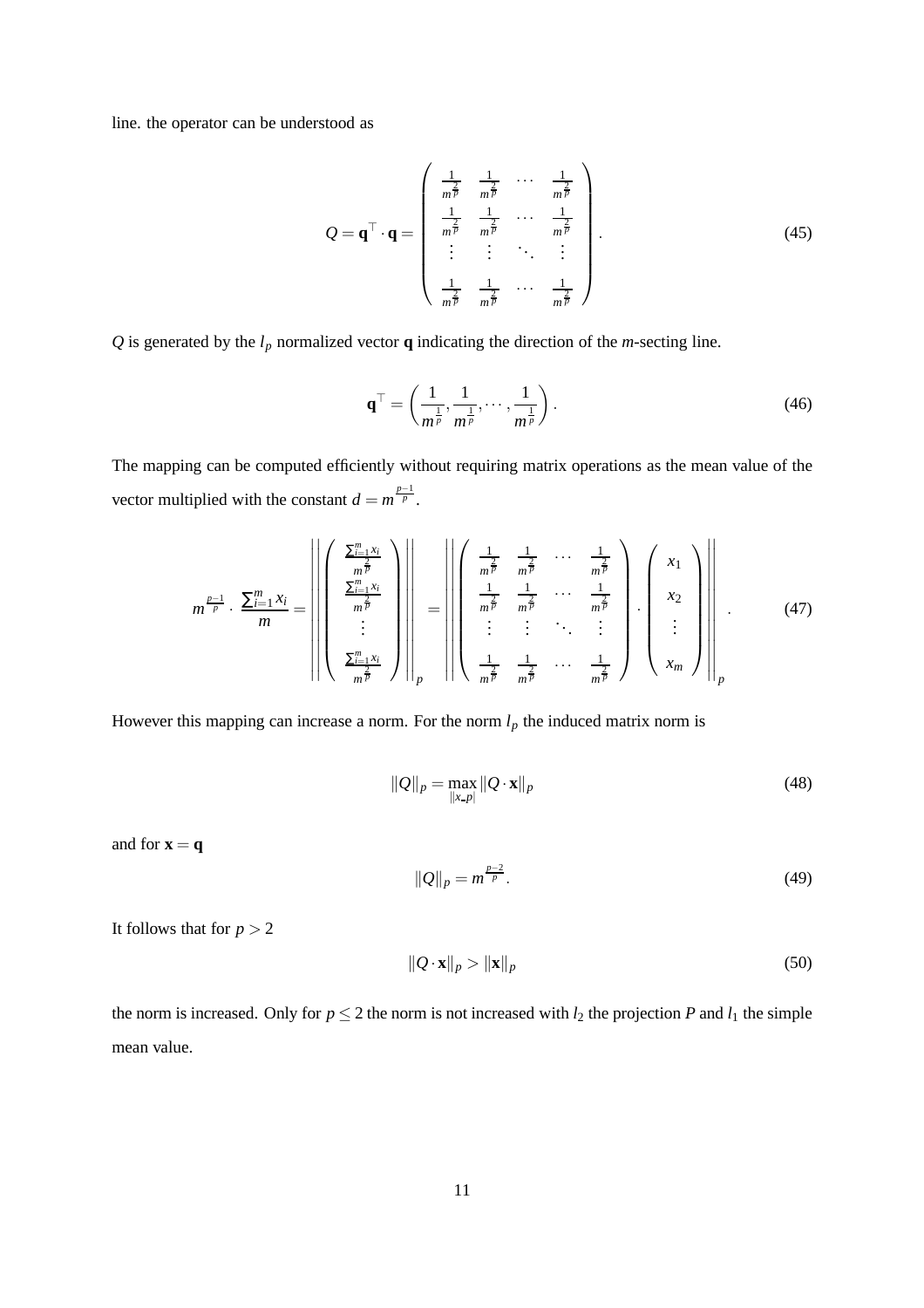### **3 Subspace tree revisited**

An adaptive projection,  $A: \mathbb{R}^n \mapsto \mathbb{R}^f$ , maps two vectors, **x** and **y**, into a lower-dimensional space and satisfies the 1-Lipschitz property:

$$
||A \cdot \mathbf{x} - A \cdot \mathbf{y}||_p \le ||\mathbf{x} - \mathbf{y}||_p. \tag{51}
$$

Using the 1-Lipschitz property, a bound that is valid in both spaces can be determined. The distance of similar vectors to a query vector **y** is smaller or equal in the original space of dimensionality  $n$ , and, consequently, it is also smaller or equal in the lower-dimensional space of the dimensionality *f* . During the computation, all the points below the bound are discarded. In the second step, the wrong candidates are filtered by comparisons in the original space. The number of points discarded drops as fast as the relation between the dimensionalities  $\frac{n}{f}$  grows. Depending on the correlation between the dimensionalities, the 1-Lipschitz property is only useful if the relation is sufficiently small with

$$
\frac{n}{f} \le d \tag{52}
$$

where *d* varies between  $2 \le d \le 16$  in relation to the data set. However, high-dimensional indexing requires that the mapping  $F: R^n \mapsto R^d$  with  $n \gg d$  satisfies the 1-Lipschitz property. For such a function, only a tiny fraction of the points of a given set are below the bound. Thus, the majority of the points have to be filtered by comparisons in the original space. Therefore, no speed up, compared tp the use of a simple list matching, can be achieved, as proclaimed by the conjecture "the curse of dimensionality". If at least some points of a given set are below the bound, there is a way to build a recursive function that achieves a considerable speed up using a simple list matching. Motivated by the divide and conquer principle and the tree structure, one can build such a function recursively, indicating that the "the curse of dimensionality" conjecture is *wrong* for some data sets. It is well known that, for a dimensionality *d*  $(2 \le d \le 16)$ , metric index trees operate efficiently. Thus, in the next step we define an efficient indexing structure that builds on the mapping  $F: \mathbb{R}^n \mapsto \mathbb{R}^d$  that satisfies the 1-Lipschitz property, with *F* being a projection or an adaptive projection.

Suppose there exist a sequence of subspaces  $U_0, U_1, U_2, \ldots, U_t$  with  $R^n = U_0$  and  $R^d = U_t$  in which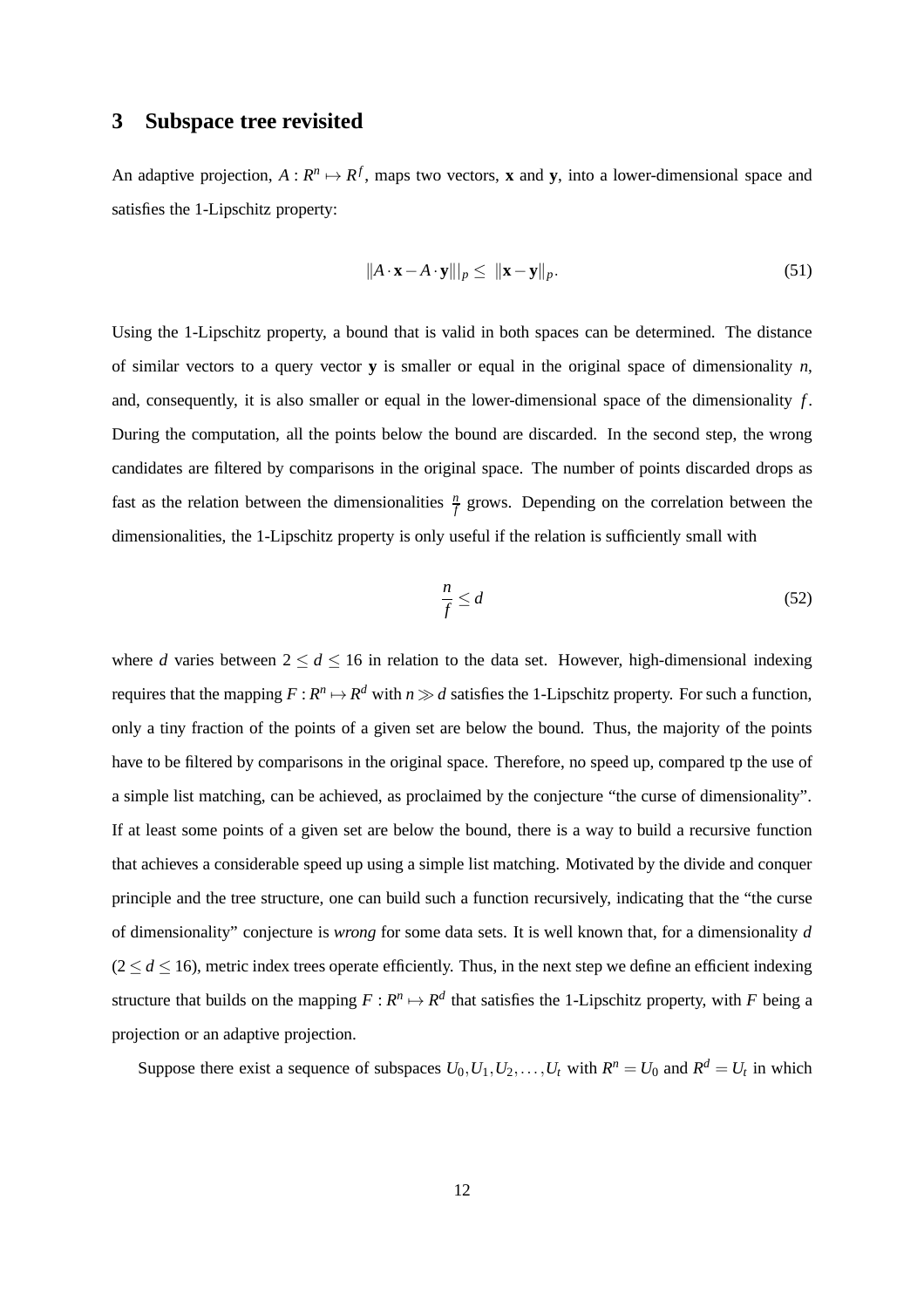each subspace is a subspace of another space

$$
U_0 \supset U_1 \supset U_2 \supset \ldots \supset U_t \tag{53}
$$

and with  $dim(U_i)$  indicating the dimension of the subspace  $U_i$ 

$$
dim(U_0) > dim(U_1) > dim(U_2) \ldots > dim(U_t)
$$

and the relation between neighbouring subspaces is sufficiently small with

$$
\frac{dim(U_0)}{dim(U_1)} \le d, \frac{dim(U_1)}{dim(U_2)} \le d, \dots \frac{dim(U_{t-1})}{dim(U_t)} \le d.
$$
\n(54)

We define a family of projections for the sequence of subspaces (either adaptive or not) with the following

$$
A_1: U_0 \mapsto U_1; A_2: U_1 \mapsto U_2; \dots; A_t: U_{t-1} \mapsto U_t.
$$
 (55)

The family of projections defines the sequence of subspaces. Given a bound <sup>ε</sup> and a query vector **y** for each subspace including the original space  $U_0$ , certain points are below the bound. For each subspace *U<sub>i</sub>*, the number of points below the bound  $\varepsilon$  is indicated by the value  $\sigma_i$ . It follows that

<span id="page-12-0"></span>
$$
\sigma_0 < \sigma_1 < \ldots < \sigma_t < s \tag{56}
$$

where *s* is the size of the data set. The resulting computing cost given a bound  $\varepsilon$  and a query vector **y** is

$$
cost_s = \sum_{i=1}^{t} \sigma_i \cdot dim(U_{i-1}) + s \cdot dim(U_t). \tag{57}
$$

The cost of list matching is

$$
cost_l = s \cdot dim(U_0) \tag{58}
$$

The saving  $cost_s < cost_l$  is related to the bound  $\varepsilon$ . Empirical experiments suggest that  $cost_s \ll cost_l$  for a bound with  $\sigma_0 < d$ .

The described projection based method cannot be applied to sparse representation, as present in the vector space model [\[1\]](#page-17-3).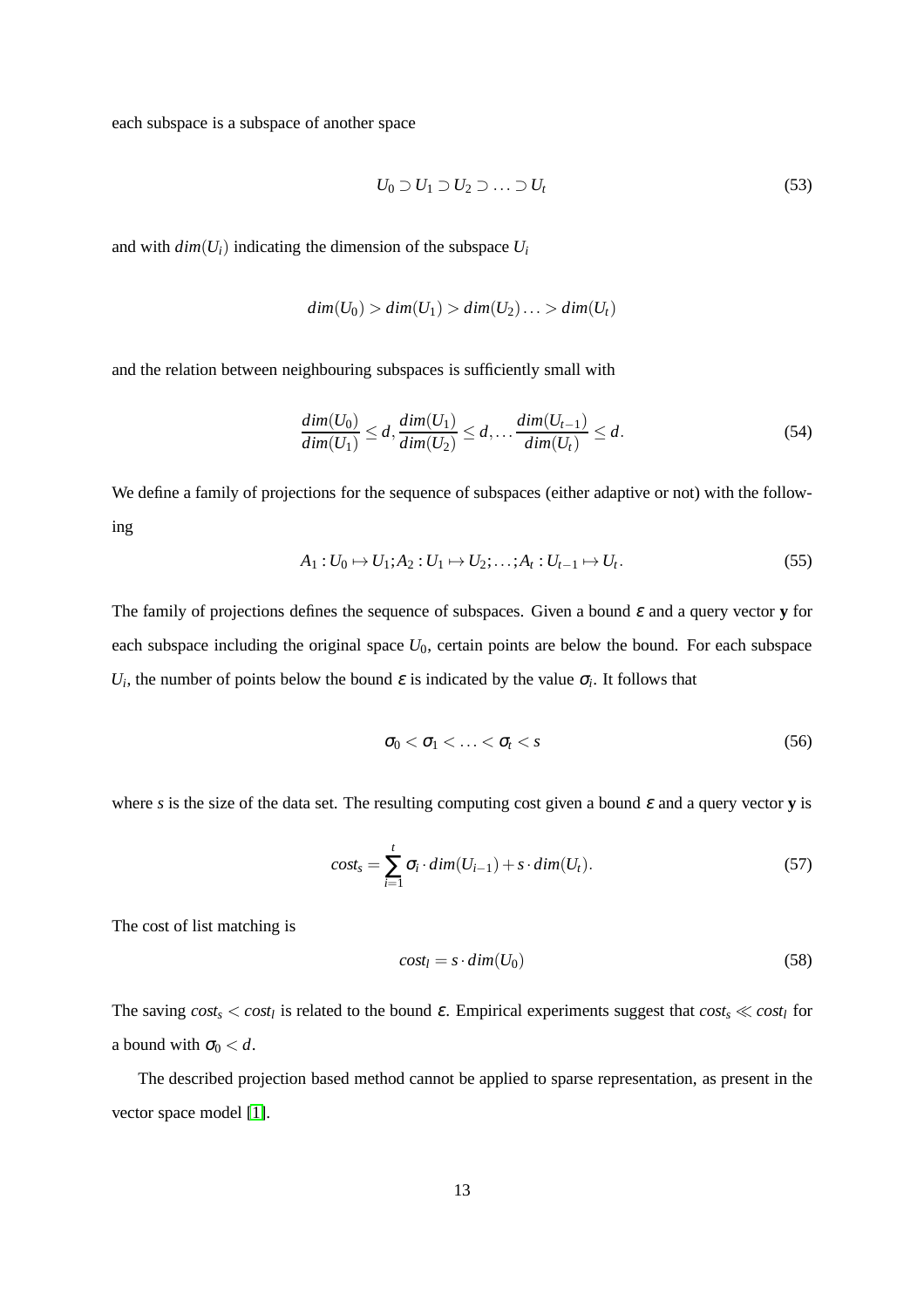### **3.1 Tree isomorphy**

<span id="page-13-0"></span>The isomorphy to a tree results from the assumption that the value of  $\sigma_i$  is reciprocal to the preceding dimensionality [\[13\]](#page-18-5). Therefore, a bigger dimensionality  $dim(U_{i+1})$  results in a smaller value  $\sigma_i$ , and vice versa. We can express this relation by

$$
const \cdot \sigma_i = \frac{1}{dim(U_{i+1})}.
$$
\n(59)

The value of *const* is dependent on the data set and its norm. The value of  $\sigma_i$  is reciprocal to the preceding dimensionality  $dim(U_{i+1})$  (Equation [59\)](#page-13-0), and the computing costs are expressed by

$$
cost_s \approx 1/const \cdot \left(\frac{dim(U_0)}{dim(U_1)} + \frac{dim(U_1)}{dim(U_2)} + \dots + \frac{dim(U_{n-1})}{dim(U_t)}\right) + dim(U_t) \cdot s. \tag{60}
$$

Supposing  $d = dim(U_t)$  and  $n = dim(U_0)$ 

$$
cost_s \approx 1/const \cdot d \cdot \log_d(n-d) + d \cdot s. \tag{61}
$$

For a dimension *d*, the metric index trees operate efficiently with a nearly logarithmic search time. For the bound with  $\sigma_0 < d$ , the value  $1/const \ll s$ 

$$
cost_s \approx 1/const \cdot d \cdot (\log_d(n) - 1) + d \cdot \log_d(s). \tag{62}
$$

It follows that the lower bound of the computational cost is

$$
\Omega(\log(n) + \log(s)).\tag{63}
$$

### **4 Examples of** <sup>ε</sup> **similarity**

The  $\varepsilon$  range queries depends on the adequate value of  $\varepsilon$ . A method for the estimation of such a value is described in [\[12\]](#page-18-4). Let *DB* be a database of *s* multimedia objects  $\mathbf{x}^{(i)}$  represented by vectors of dimensionality *n* in which the index *i* is an explicit key identifying each object

$$
\{\mathbf x^{(i)} \in DB | i \in \{1..s\}\}.
$$
\n(64)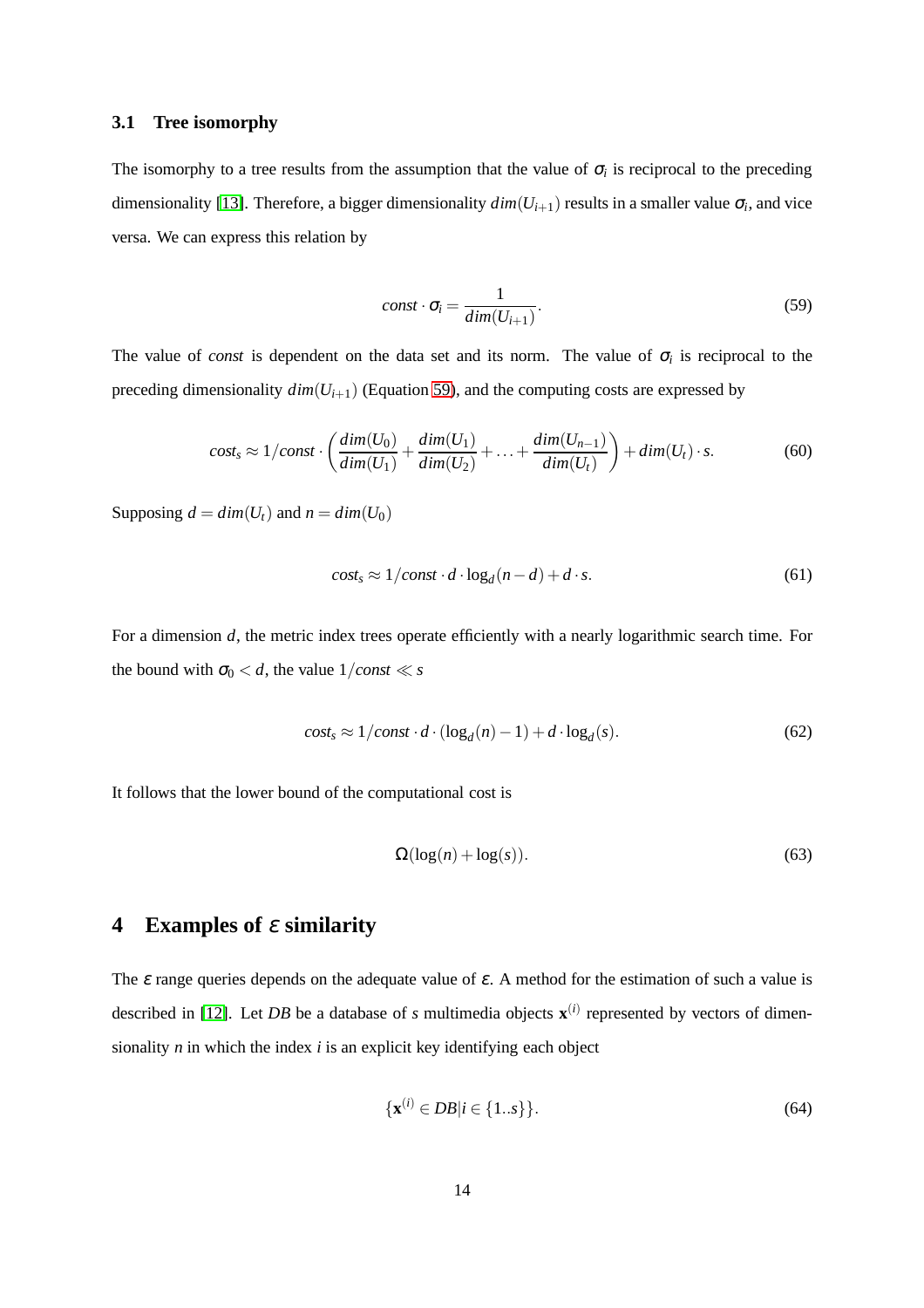For a query object **y**, *all* objects  $\mathbf{x}^{(i)}$  are searched that are  $\varepsilon$ -similar

$$
\|\mathbf{x}^{(i)} - \mathbf{y}\|_p < \varepsilon. \tag{65}
$$

For high dimensional vector space such a set can be determined by a list matching over the whole data set.

### **4.1 Computational procedure**

For the database *DB* that is projected into the subspace  $U_k$ ,

$$
\{U_k(\mathbf{x})^{(i)} \in U_k(DB)|i \in \{1..s\}\}.
$$
\n(66)

The algorithm to determine all <sup>ε</sup>-similar objects is composed of two loops. The first loop iterates over the elements of the database *DB*, and the second iterates over their representation<sup>[1](#page-14-0)</sup>. We can easily parallelize the algorithm over the first loop; different parts of the database can be processed by different processors, kernels, or computers.

#### **Algorithm to determine NN**

forall 
$$
\{\mathbf{x}^{(i)} \in DB | i \in \{1..s\}\}
$$

\n $\{ \text{for}(k = t; k \neq 0, k ---)$ 

\n $\{ \text{load}(U_k(\mathbf{x})^{(i)});$ 

\n $/* 1$ -Lipschitz property  $*/$ 

\n $if (\|U_k(\mathbf{x})^{(i)} - U_k(\mathbf{y})) \|_p \geq \varepsilon \}$ 

\n $break ::$ 

\n $if (k = 0) \text{ print } \mathbf{x}^{(i)} \text{ is NN of } \mathbf{y}$ 

\n $\}$ 

<span id="page-14-0"></span><sup>&</sup>lt;sup>1</sup>An implementation can be obtained upon request from the author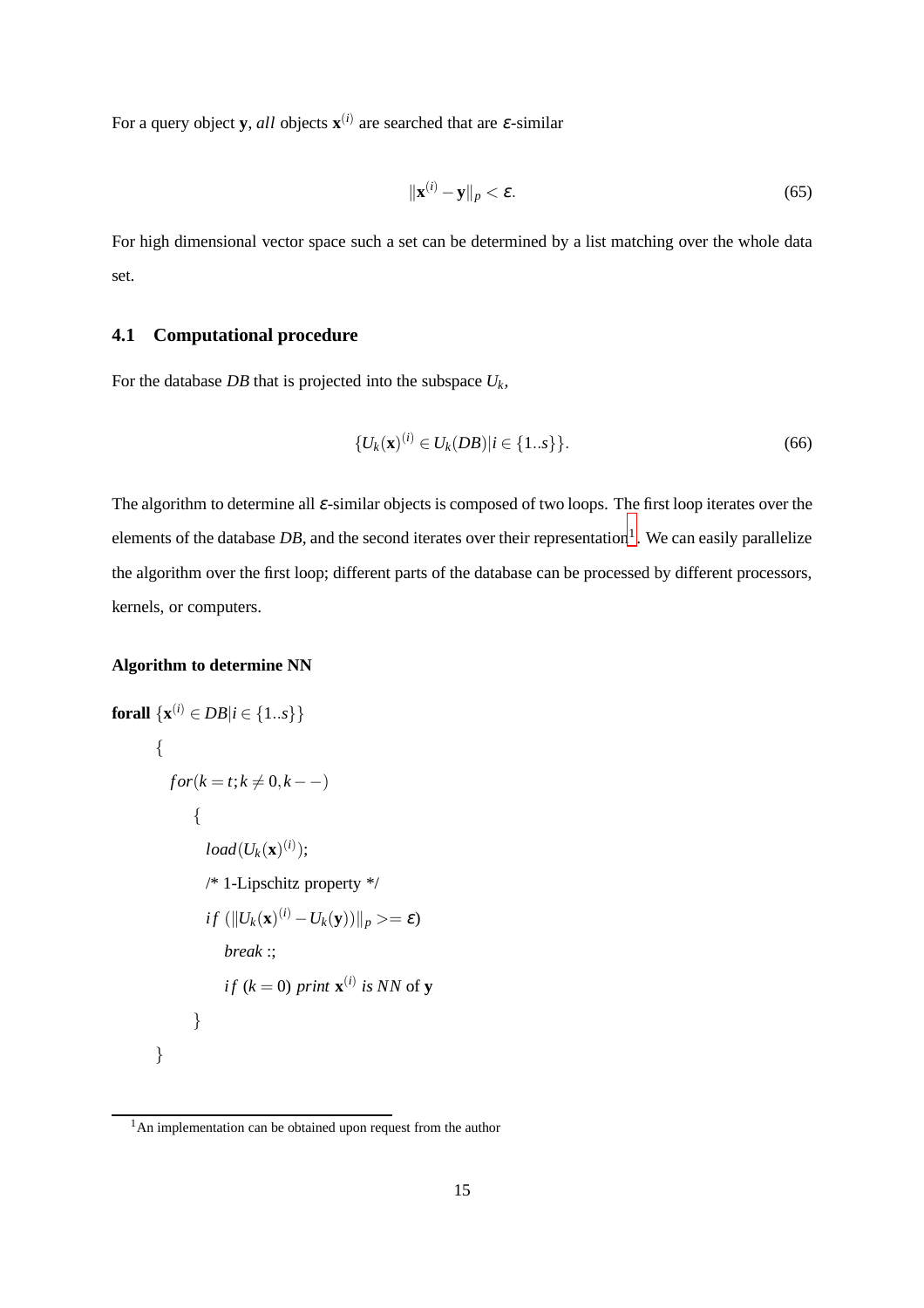Each call of the 1-Lipschitz property costs  $dim(U_k)$ . The cost according to Equation [57](#page-12-0) correspond to the number of 1-Lipschitz property calls, corresponding to the value  $\sigma_k$ .

#### **4.2 960-dimensional vector space**

We apply computational procedure on high-dimensional data set of 100000 vectors of dimensionality 960. The vectors represent the GIST global descriptor of an image and are composed by concatenated orientation image histograms [\[9\]](#page-18-7). The vector **x** of dimensionality 960 is split into 480 distinct subvectors of dimensionality 2. The data points are described by 480 covariance matrices  $C_i$  for each subspace. For all points, the covariance matrices are computed iteratively.

$$
\mathbf{x} = \underbrace{x_1, x_2, x_3, x_4}_{C_1}, \dots, \underbrace{x_479, x_959}_{C_{480}}.
$$
 (67)

The resulting 480 projections,  $\mathbf{z}_i \cdot \mathbf{z}_i^{\top}$ , define the adaptive projection  $A: R^{960} \mapsto R^{480}$ . We apply the adaptive projection and the determination of the adaptive projection recursively. The resulting family of projections,

$$
A_1: U_0 \mapsto U_1; A_2: U_1 \mapsto U_2; \dots; A_7: U_6 \mapsto U_7 \tag{68}
$$

defines the dimensionalities of the subspaces.

$$
dim(U_0) = 960 > dim(U_1) = 480 > dim(U_2) = 240 > dim(U_3) = 120
$$

$$
> dim(U_4) = 60 > dim(U_5) = 30 > dim(U_6) = 10 > dim(U_7) = 5.
$$

<span id="page-15-0"></span>In Table [1,](#page-15-0) we indicate the mean costs according to Equation [57](#page-12-0) using the  $l_2$  norm.

| projection | $\varepsilon$ for $\approx$ 52 NN | mean cost | ratio |
|------------|-----------------------------------|-----------|-------|
| orthogonal | 6300                              | 4584277   | 21.38 |
| adaptive   | 6300                              | 4393127   | 22.31 |

Table 1: Mean ratio of list matching to the mean computation costs according to Equation [57.](#page-12-0) The values were determined over a disjunct sample of  $S \subseteq DB$  with size  $|S| = 400$ . The adaptive projection gives only a slight improvement. The diversion from the *m*-secting line according to Equation [34](#page-8-0) is always ≪ 0.0001.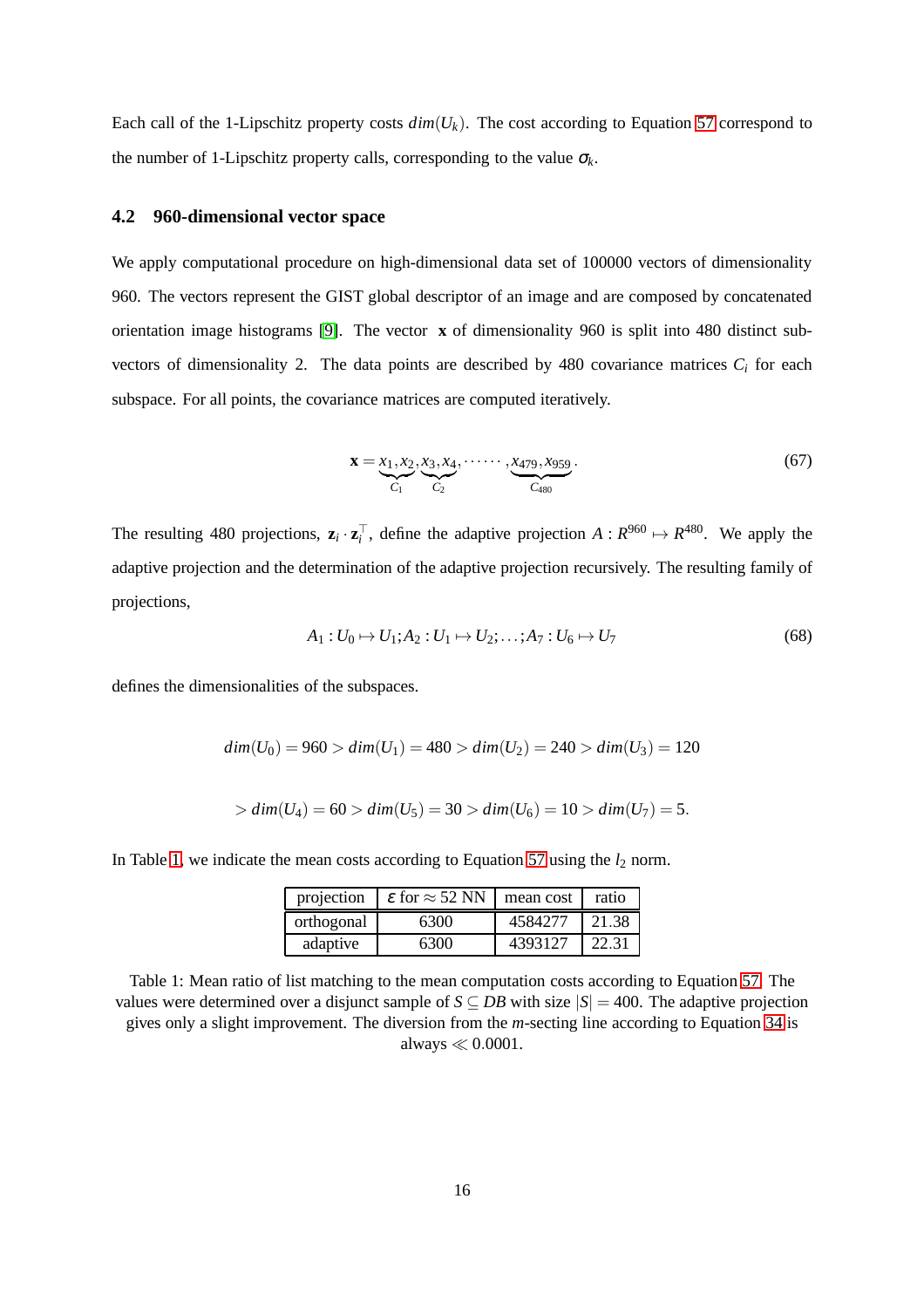#### **4.3 12288-dimensional vector space**

The 12288-dimensional vector space corresponds to an image database that consists of 9.876 3-band RGB (Red, Green, Blue) images of size  $128 \times 96$ . Each color is represented by 8 bits [\[12\]](#page-18-4). Each of the tree bands of size  $128 \times 96$  is tiled with rectangular windows *W* of size  $4 \times 4$ . The data points are described by  $32 \times 24$  covariance matrices  $C_i$  for each subspace, for each band. The resulting 768 =  $32 \times 24$  projections  $\mathbf{z}_i \cdot \mathbf{z}_i^{\top}$  define the adaptive projection  $A: R^{12288} \mapsto R^{768}$  for each band (Red, Green, Blue). We apply the adaptive projection and the determination of the adaptive projection recursively. The resulting family of projections,

$$
A_1: U_0 \mapsto U_1; A_2: U_1 \mapsto U_2; A_3: U_2 \mapsto U_3 \tag{69}
$$

defines the dimensionalities of the subspaces for each band

$$
dim(U_0) = 12288 > dim(U_1) = 768 > dim(U_2) = 48 = 8 \times 6 > dim(U_3) = 12 = 4 \times 3.
$$

<span id="page-16-0"></span>For an orthogonal projection, the sequence of subspaces  $U_0 \supset U_1 \supset U_2 \supset U_3$  corresponds to the "image pyramid" [\[3\]](#page-17-4), [\[6\]](#page-17-5), which has a base that contains an image with a high-resolution and an apex that is the low-resolution approximation of the image. In Table [2,](#page-16-0) we indicate the mean costs according to Equation [57.](#page-12-0) The  $l_1$  norm gives the best results.

| projection | $l_{n}$ | $\varepsilon$ for $\approx$ 52 NN | cost     | ratio |
|------------|---------|-----------------------------------|----------|-------|
| orthogonal | l1      | 1240000                           | 8571752  | 42.47 |
| adaptive   | $l_2$   | 8500                              | 10343766 | 35.20 |
| orthogonal | $l_2$   | 8500                              | 10386043 | 35.05 |
| orthogonal | l4      | 825                               | 12464281 | 29.32 |
| orthogonal |         | 161                               | 39639239 | 9.19  |

Table 2: Mean ratio of list matching to the mean computation costs according to Equation [57.](#page-12-0) The values were determined over a disjunct sample of  $S \subseteq DB$  with size  $|S| = 400$ . The diversion from the *m*-secting line, according to Equation [34,](#page-8-0) is always  $\ll 0.0001$ .

### **5 Conclusion**

An adaptive projection that satisfies the 1-Lipschitz property defined by the first principal component was introduced. We indicated the behavior of the projections for the  $l_p$  norms. The Manhattan distance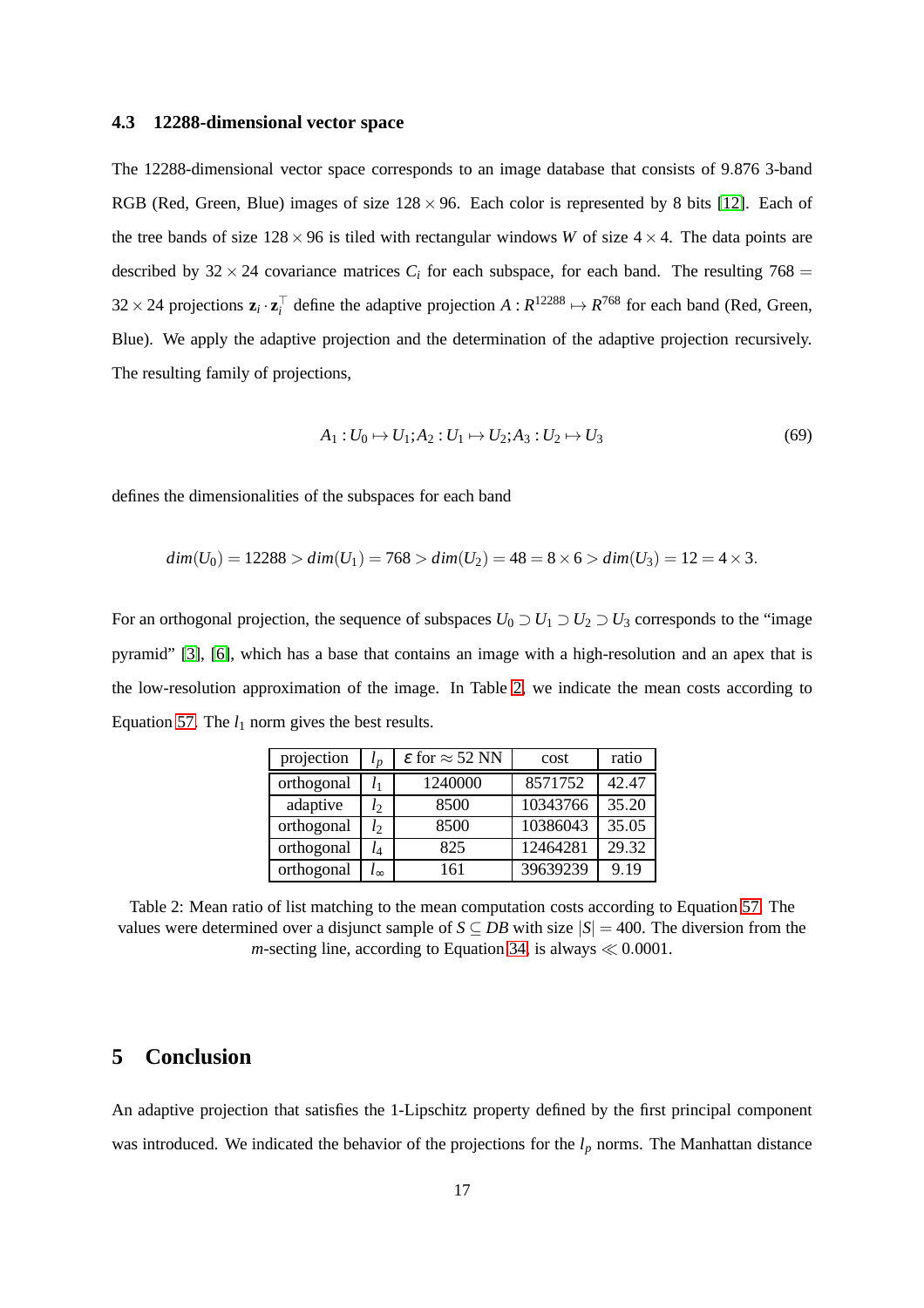*l*<sup>1</sup> loses the least information, followed by Euclidean distance function. Most information is lost when using the Chebyshev distance function. Motivated by the tree structure, we indicated a family of projections that defines a mapping that satisfies the 1-Lipschitz property. It is composed of orthogonal or adaptive projections in the *l<sup>p</sup>* space. Each projection is applied recursively in a low-dimensional space, where "the curse of dimensionality" conjecture does not apply.

### **ACKNOWLEDGEMENTS**

The author would thank Angelo Cardoso for the valuable suggestions. This work was supported by Fundação para a Ciência e Tecnologia (FCT): PTDC/EIA-CCO/119722/2010 and by Fundação para a Ciência e Tecnologia FCT (INESC-ID multiannual funding) through the PIDDAC Program funds.

### <span id="page-17-3"></span>**References**

- <span id="page-17-2"></span>[1] Baeza-Yates, R., Ribeiro-Neto, B.: Modeling, in: *Modern Information Retrieval* (R. Baeza-Yates, B. Ribeiro-Neto, Eds.), chapter 2, Addison-Wesley, 1999, 19–71.
- [2] Böhm, C., Berchtold, S., Kei, D., A. K.: Searching in High-Dimensional Spaces—Index Structures for Improving the Performance of Multimedia Databases, *ACM Computing Surveys*, **33**(3), 2001, 322–373.
- <span id="page-17-4"></span><span id="page-17-1"></span>[3] Burt, P. J., Adelson, E. H.: The Laplacian Pyramidas a Compact Image Code, *IEEE Trans. Commin*, **COM-31**(4), 1983, 532–540.
- <span id="page-17-0"></span>[4] Faloutsos, C.: Modern Information Retrieval, in: *Modern Information Retrieval* (R. Baeza-Yates, B. Ribeiro-Neto, Eds.), chapter 12, Addison-Wesley, 1999, 345–365.
- [5] Faloutsos, C., Barber, R., Flickner, M., Hafner, J., Niblack, W., Petkovic, D., Equitz, W.: Efficient and Effective Querying by Image Content, *Journal of Intelligent Information Systems*, **3**(3/4), 1994, 231–262.
- <span id="page-17-5"></span>[6] Gonzales, R. C., Woods, E. W.: *Digital Image Processing*, second edition, Prentice Hall, 2001.